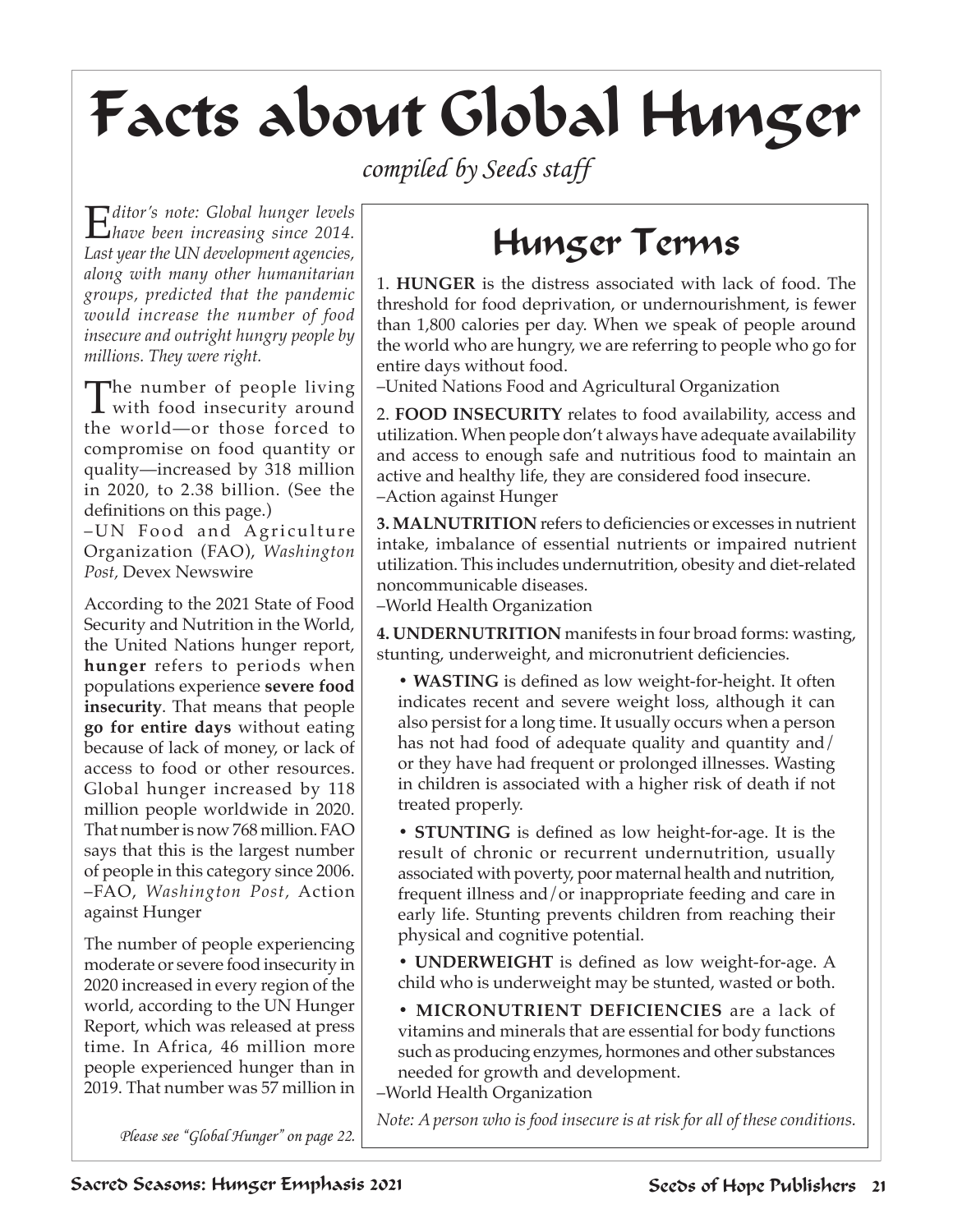### *Global Hunger,*

*continued from page 21*

Asia, and in Latin America and the Caribbean, 14 million. Nearly 12 percent of the global population faced severe food insecurity last year.

–UN Food and Agriculture Organization, Devex Newswire

Small farmers, herders, and fishermen produce about 70 percent of the global food supply, yet they are especially vulnerable to food insecurity poverty and hunger are most acute among rural populations.

–Action against Hunger

In 2015, the UN country members selected 17 Sustainable Development Goals, the first of which was to eliminate poverty, and the second of which was to eliminate hunger. These goals were to be reached by 2030. However, this year the UN predicts that 30 million more people will be hungry in 2030 than would have been had the coronavirus pandemic not occurred.

–FAO, Devex Newswire

According to the FAO, it would take an additional \$14 billion a year to prevent chronic undernourishment for 100 million people by 2030. It would take almost triple that amount to achieve the UN's goal of zero hunger by 2030.

––FAO, Devex Newswire

The food security gender gap also increased in 2020: In 2019, women were 6 percent more likely than men to experience moderate to severe food insecurity; now that number is 10 percent. –FA, Devex Newswire

In addition to job loss and lockdown-related measures impacting people's access to food in 2020, other factors such as the closure of schools particularly affected children. Millions of children did not receive the breakfast or lunch they used to eat at school.

–FAO, Devex Newswire

In 2020, more than 149 million children under 5 were stunted, more than 45 million were suffering from wasting, and nearly 39 million overweight, according to report estimates. These are estimated figures; actual figures are expected to be even higher. –FAO, Devex Newswire

An estimated 14 million children under the age of five worldwide suffer from severe acute malnutrition, also known as severe wasting, yet only 25 percent of acutely malnourished children have access to lifesaving treatment.

–Action against Hunger

There is more than enough food produced in the world to feed everyone on the planet. –Action against Hunger

Armed conflict is a cause and consequence of hunger. In 2020, conflict was the primary driver of hunger for 99.1 million people in 23 countries. –Action against Hunger

Undernutrition is responsible for 45 percent of child deaths worldwide.

–World Health Organization

Since the coronavirus pandemic began in 2020, more than two-thirds of the world's countries have introduced national distance learning platforms, but among low-income countries the share is only 30 percent. Also, distance learning affects 368.5 million children across 143 countries who normally rely on school meals for a reliable food source. –UNICEF

*Note: Much of the analysis in this list from the UN Hunger Report and the FAO comes from Teresa Welch, who writes for Devex Newswire, an independent news organization with some 100 staff members in Barcelona, London, Manila, and Washington, DC. Devex reporting shows particular attention to global relief and development agencies and the UN Sustainable Development Goals.* 



Sacred Seasons: Hunger Emphasis 2021 Seeds of Hope Publishers 22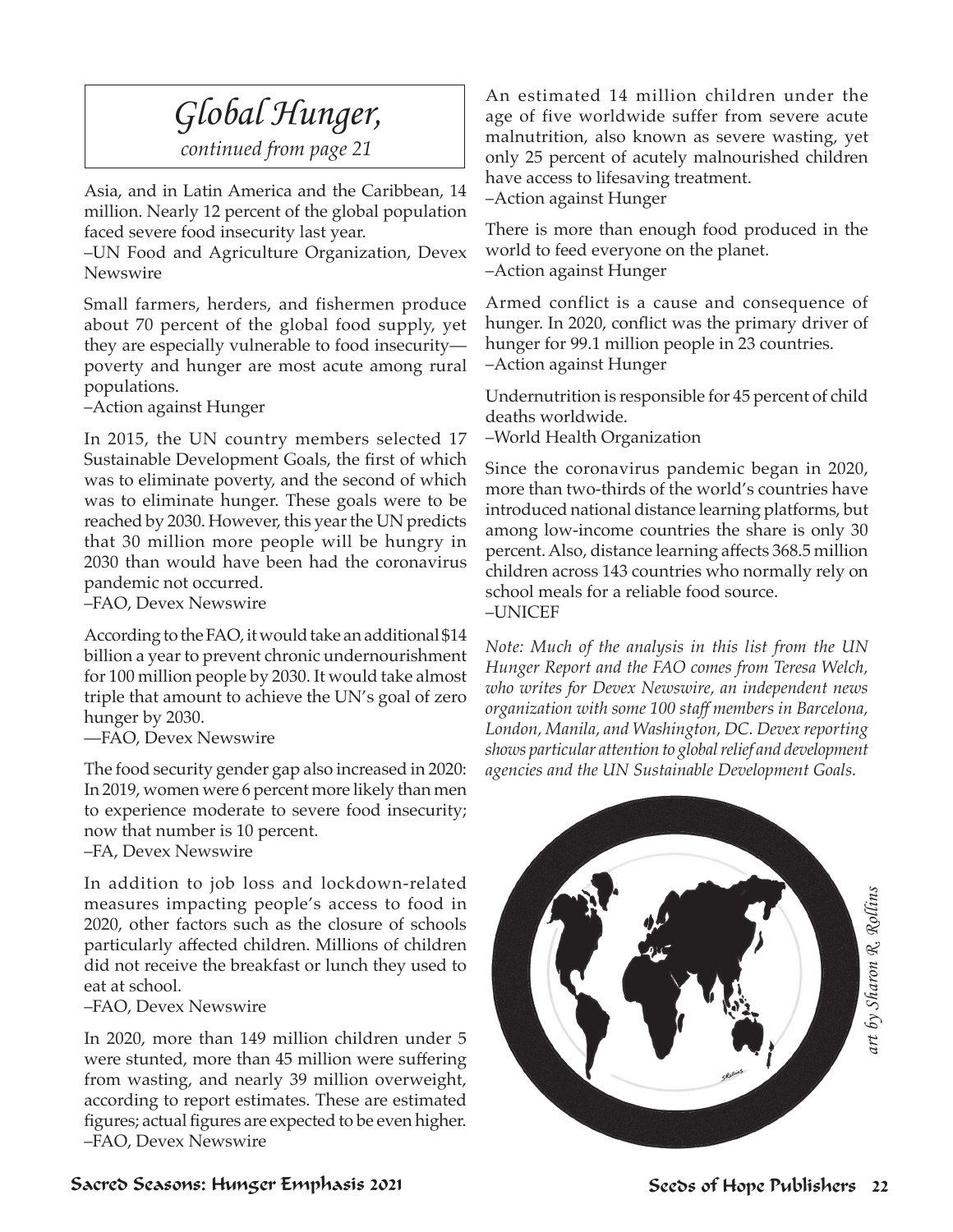# Facts about US Hunger

#### *compiled by Seeds staff*

Feeding America, the largest food-bank network<br>in the US, recently issued a detailed report, *The*<br>*Inneed of the Commences on Food Inneemity in* 2020. *Impact of the Coronavirus on Food Insecurity in 2020 and 2021.* The report says that one of the results of the spread of COVID-19 since early 2020 was "an economic recession that ended years of declining rates of food insecurity." The report defines food insecurity as "the lack of access to sufficient food because of limited financial resources." It includes five key findings:

1. The report projects that 42 million people (one in eight), including 13 million children (one in six), are likely to experience food insecurity in 2021.

2. This is a slight improvement from updated 2020 projections (45 million people and 15 million children).

3. Many people who have been most impacted by the pandemic were food insecure or at risk of food insecurity before the pandemic and are facing greater hardship since it began.

4. Significant racial disparities in food insecurity that existed before the pandemic remain in its wake. The report projects that 21 percent of Black individuals (one in five) are likely to experience food insecurity in 2021, compared to 11 percent of white individuals (one in nine).

5. It will likely take a signficant amount of time for food insecurity levels to recover.

Before the COVID-19 pandemic, rates of food insecurity in the United States had been declining during the longest economic expansion in the country's history. The percentage of households that were food insecure for at least some portion of the year had dropped from 14.9 percent in 2011 to 10.5 percent in 2019. However, since the beginning of

the pandemic, the number of food insecure people has risen significantly.

–*Christian Science Monitor,* US Department of Agriculture

In the past two years, food insecurity has been at the highest level since annual records began in the mid-1990s, including after the Great Recession.

–*The Guardian*, US Census Bureau, Northwestern University Institute for Policy Research

Before the pandemic, more than 35 million Americans lived in households that struggled against hunger. One in ten (10.5 percent) of households in the US experienced food insecurity. One in eight households with children could not buy enough food for their families.

–Food Research and Action Center (FRAC)

Households in rural areas experience considerably deeper struggles with hunger compared to those in metro areas, with higher rates of food insecurity overall (12.1 percent compared to 10.3 percent). –FRAC

The food insecurity rate for households with children (14.5 percent in 2021) is considerably higher than the rate for households without children (9.3 percent before the pandemic). –FRAC

*Please see "US Hunger" on page 24.*